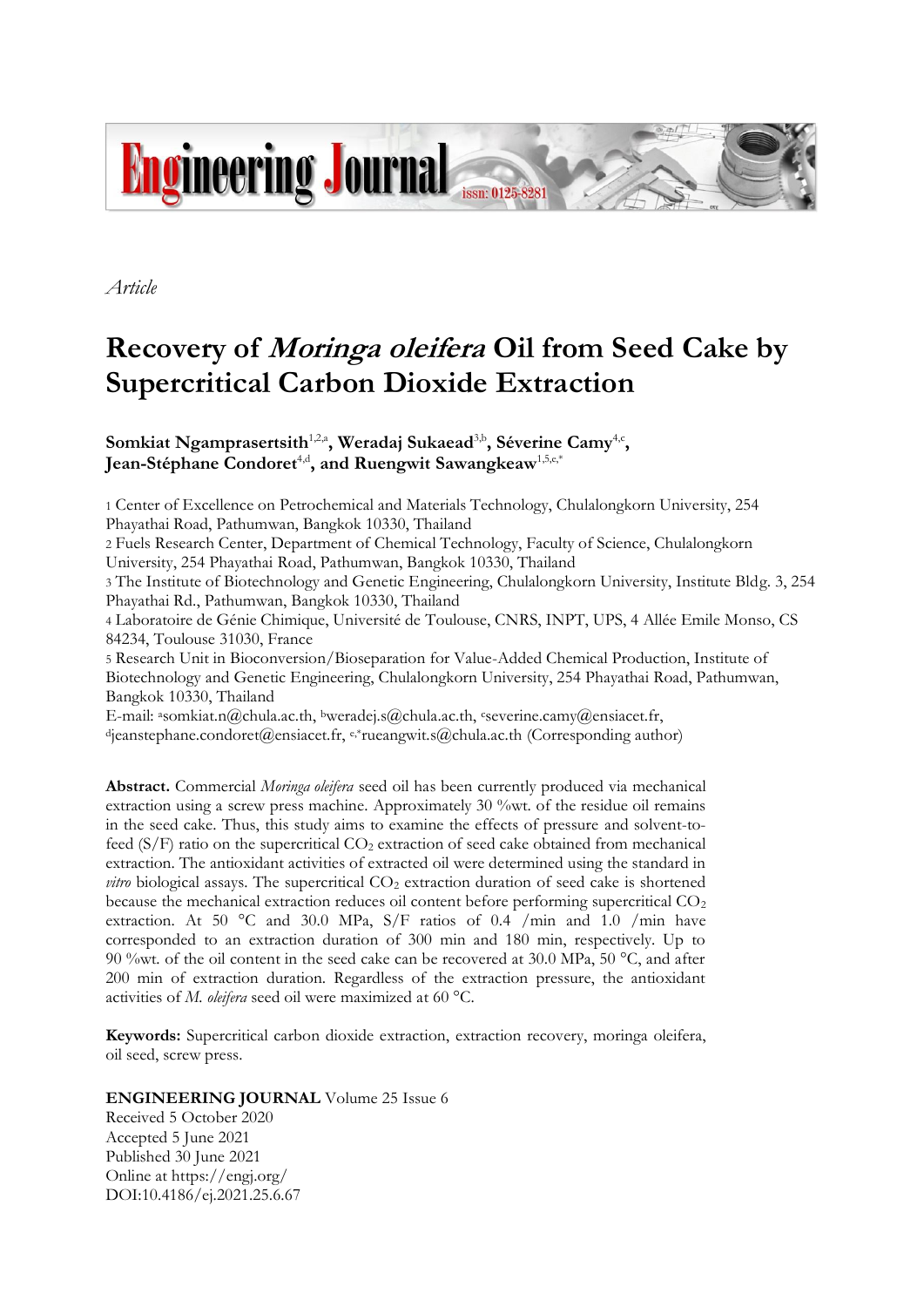## **1. Introduction**

*Moringa oleifera* is identified as a softwood tree that is indigenous to regions on the equator. The seed oil of *M. oleifera* has been reported to contain high oleic acid of up to 70%. The sterol and tocopherol contents in Moringa spp. were reported in the range of 41.37 mg/kg oil to 56.91 mg kg/oil and 34.00 mg/kg oil to 373.31 mg kg/oil, respectively [1]. *M. oleifera* seed oil has many biological activities, including its anti-inflammatory, antidiabetic, antimicrobial, and antioxidant properties [2]. Therefore, *M. oleifera* seed oil is more expensive than common seed oil. For instance, in Thailand, *M. oleifera* seed oil costs  $\epsilon$ 100/L to  $\epsilon$ 500/L, depending on the quality and source of the raw material. *M. oleifera* oil seed can be directly used as a skin and hair moisturizer to relieve muscle pains and aches, or it can be processed to other skincare and haircare products. Stohs and Hartman (2015) intensively reviewed the safety and efficacy of using *M. oleifera* [3].

The oil content in *M. oleifera* seed is 25 %wt. to 40 %wt. of that in a dry seed; therefore, commercial seed oil is currently produced via mechanical extraction using a screw press machine. To prevent the thermal degradation of active compounds during compression, the temperature in the pressing barrel is maintained below 70 °C; this process is traditionally called the coldpressed method [4]. The friction force between the seed, screw, and barrel has been determined to generate a significant amount of heat. If extraction conditions are not carefully monitored and controlled, the pressing temperature can increase up to 120 °C. The pressing temperature can be controlled by controlling various parameters such as feed rate, barrel and screw gap, and screw rotating speed. The maximum amount of extracted oil from *M. oleifera* seed by a screw press machine is  $\sim$ 70 % of its oil content [5, 6]; in other words,  $\sim$ 30 %wt. of the residue oil remains in the seed cake. The residue cake can be used as an adsorbent or a coagulant for wastewater treatment [7], lamb feed [8], and feed for Bocourti's catfish (*Pangasius bocourti*) [9].

Table 1. Experimental parameters and oil yield for SCCO<sub>2</sub> extraction of *M. oleifera* kernel, as reported in the literature.

| <b>Parameters</b>         |                |                                       |                          |                          |                        |                   | Maximum                    |                                                                           |                            |          |
|---------------------------|----------------|---------------------------------------|--------------------------|--------------------------|------------------------|-------------------|----------------------------|---------------------------------------------------------------------------|----------------------------|----------|
| ${\bf P}$<br>$(MPa)$ (°C) | T              | CO <sub>2</sub><br>flowrate<br>(kg/h) | Particle<br>size<br>(mm) | %EtOH                    | Time<br>(min)          | Sample<br>wt. (g) | Extractor<br>volume<br>(L) | yield<br>obtained<br>condition                                            | Oil yield<br>$(^{0}/_{0})$ | Ref.     |
| $20 \text{ to}$<br>40     | $60$ to<br>100 | $0.30$ to<br>0.90                     | $0.50$ to<br>1.00        | $0$ to $10$              | 250                    | 50                | 1.0                        | 40 MPa, 80°C,<br>$0.60 \text{ kg/h}$ , 0.75<br>mm, 250 min,<br>$5\%$ EtOH | N/R                        | $[24]$   |
| $20 \text{ to}$<br>60     | $40$ to<br>120 | $0.11$ to<br>0.55                     | < 1.00                   |                          | $30 \text{ to}$<br>150 | 10                | 0.05                       | 50 MPa,<br>100°C, 0.44<br>kg/h, 120 min                                   | 37.12                      | $[11]$   |
| $15 \text{ to}$<br>30     | $35$ to<br>60  | 0.45                                  | $0.16$ to<br>1.12        | 10                       | 420                    | N/R               | 0.5                        | 29 MPa,<br>44 °C, 0.54<br>mm, 420 min                                     | 37.84                      | $[9]$    |
| $15 \text{ to}$<br>35     | $25$ to<br>35  | 20                                    | < 1.00                   | $\overline{\phantom{a}}$ | 300                    | 850               | 2.0                        | 35 MPa, 30°C,<br>$20 \text{ kg/h}$ , 300<br>min                           | 28.87                      | [10, 13] |

Because supercritical carbon dioxide (SCCO<sub>2</sub>) has been identified as a suitable solvent for seed oil extraction, many studies have used SCCO<sub>2</sub> extraction of *M. oleifera* kernel without pre-extraction, as summarized in Table 1. A small amount of ethanol was added into the system as co-solvent or enhancer to improve the extraction efficiency. However, the study on  $SCCO<sub>2</sub>$ extraction of *M. oleifera* seed cake is presently scarce.

For all studies in Table 1, the seed samples were dehulled, milled, and sieved before extraction by SCCO2. Optimal extraction time is the time required for the oil yield to become constant. For example, the extraction duration of 140 min for SCCO<sub>2</sub> extraction is observed at

100 °C, 50 MPa, a CO<sub>2</sub> flow rate of 7.36 g/min, and a solvent-to-feed  $(S/F)$  ratio of 0.74/min [10]. Increasing the temperature has been reported to reduce the viscosity of *M. oleifera* oil, enhancing the extraction efficiency. At high temperatures, the density of  $SCCO<sub>2</sub>$  decreases; thus, high pressure is required to maintain the  $SCCO<sub>2</sub>$ extraction efficiency. In contrast, the optimal extraction duration prolonged to 420 min and 300 min when SCCO<sub>2</sub> extraction was performed at 40  $^{\circ}$ C and 44.2  $^{\circ}$ C, respectively [11–13]. The extended extraction durations reported at low temperature were attributed to the high viscosity of *M. oleifera* seed oil and the high oil content of *M. oleifera* kernel.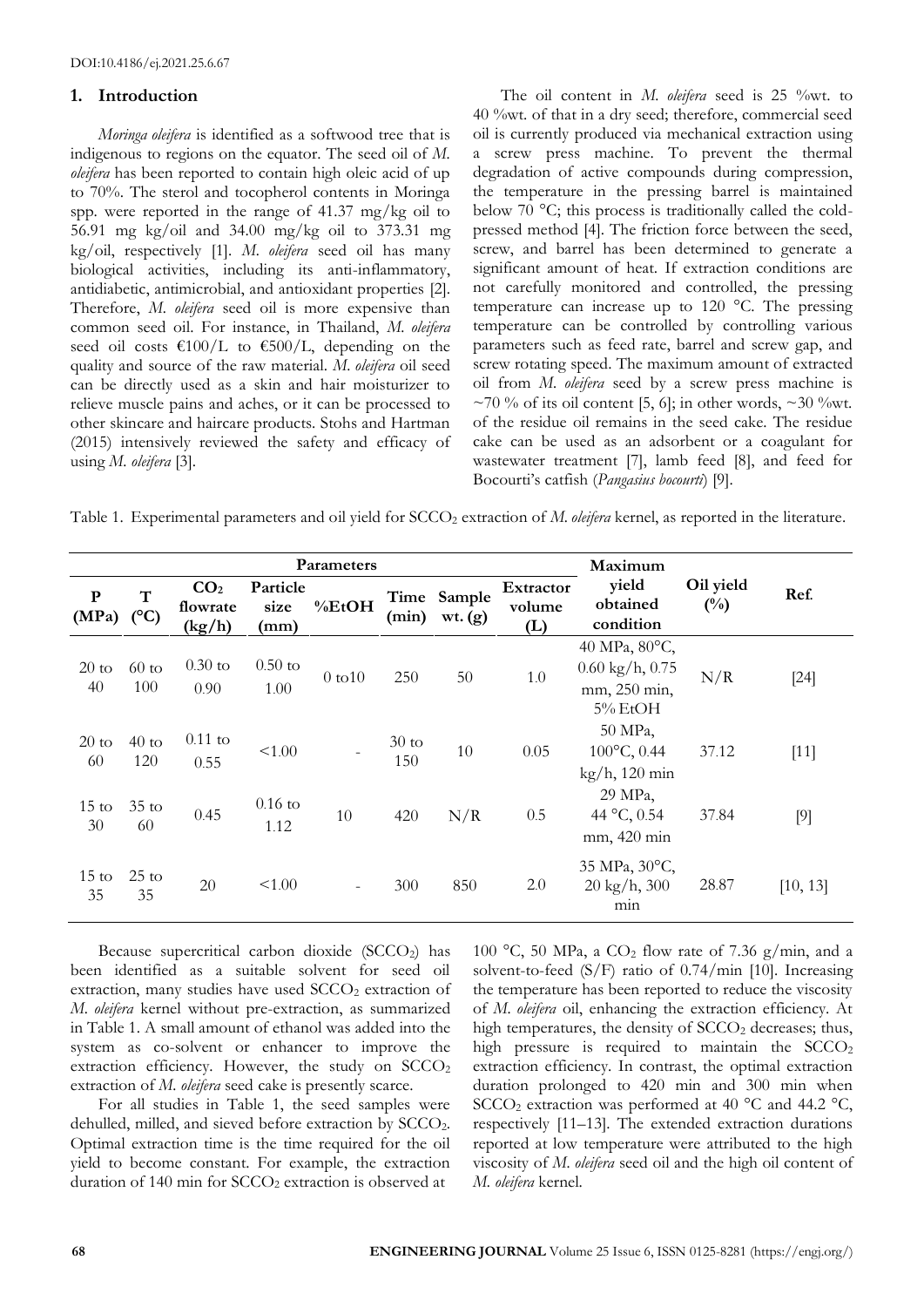Ultrahigh-pressure SCCO<sup>2</sup> extraction of *M. oleifera* kernel can dramatically shorten the extraction duration without pre-extraction [14]. It is well-known that increasing the pressure improves the extraction efficiency because of increasing  $SCCO<sub>2</sub>$  density. However, ultrahigh-pressure SCCO<sub>2</sub> extraction is considered practical for analytical-scale (5 mL) because the fabrication cost of the extractor exponentially increases with the operating pressure, especially for the large extractor in the industrial scale (<1000 mL). Nowadays, the commercial  $SCCO<sub>2</sub>$  extractor has the maximum working pressure of 40.0 MPa to 45.0 MPa. The extractor volumes are 1 L to 100 L. The economic analysis of basil seed oil extraction by  $SCCO<sub>2</sub>$  was reported in our previous work [15].

This study first aims to examine the mechanical extraction of the whole seed and kernel of *M. oleifera* by a single-screw press machine. The report on mechanical pressing of *M. oleifera* seed has been identified to be presently scarce. The pre-extraction of *M. oleifera* seed by mechanical pressing could reduce the extraction duration of SCCO<sup>2</sup> extraction. The second aim is to recover the residue oil in *M. oleifera* seed cake using the SCCO<sub>2</sub> extraction. The antioxidant activities were determined by following the in vitro methods to check the quality of extracted oil.

# **2. Materials and Methods**

## **2.1. Chemicals and Raw Materials**

Petroleum ether (Certified ACS Reagent, CAS 8032- 32-4) was obtained from Fisher Scientific Co, Ltd. All chemicals used to analyze the fatty acid profile, including 14 % BF<sup>3</sup> in methanol (CAS 373-57-9), *n*-heptane (CAS 142-82-5), and NaOH (CAS 1310-73-2), were purchased from SAC Sci-Eng, Co, Ltd., Thailand. The carbon dioxide (ALPHAGAZ SFC; purity  $CO<sub>2</sub> >99.995$ %; impurity  $H_2O \le 5$  ppm,  $O_2 \le 2$  ppm, and  $N_2 \le 50$  ppm) was purchased from Air Liquide Co., Ltd. (France).

Dried *M. oleifera* seeds were purchased from agriculturists coming from the Phitsanulok province, Thailand. The naturally dried *M. oleifera* pods were manually collected, and the seed samples were separated into whole seed and kernel, as shown in Fig. 1. Whole seed and kernel were priced at  $\frac{\epsilon}{6.50}$ /kg and  $\frac{\epsilon}{9.50}$ /kg, respectively. As reported from the agriculturists, the whole seed consist of 10%wt. to 15%wt. of shell. The samples were preserved in a cold room at 4 °C before extraction using a single-screw press machine.

#### **2.2. Mechanical Extraction**

The 4.0 kg of whole seed and kernel were separately extracted using a single-screw press machine (Model YZYX70-ZWY), which was obtained from Mianyang Guang Xin Machinery Factory Co, Ltd. The mechanical extractor was located at The Institute of Biotechnology and Genetic Engineering, Chulalongkorn University, Thailand. Both whole seeds and kernel were mechanically extracted at a constant screw rotation speed of 25 rpm. Because of the different physical characteristics of the seed, the feed rates for whole seed and kernel were 3.6 kg/hr and 1.2 kg/hr, respectively. Seed samples were compressed twice. The oil and cake samples for each compression step were separately collected, and the weights of oil and seed cake were then recorded. To examine the actual oil yield, the solid impurities were removed from the extracted oil via centrifugation and vacuum filtration. The amount of residue oil remaining in the seed cake was determined via Soxhlet extraction using petroleum ether as the solvent.



Fig. 1. Images of *M. oleifera* (a) whole seed, (b) kernel, and (c) whole *M. oleifera* seed cake (2nd compression).

#### **2.2. Solvent and SCCO<sup>2</sup> Extractions**

Solvent extraction was performed in a 500 mL 24/40 glass Soxhlet extractor. The sample was filled in a cellulose timber. The glass condenser was cooled by the circulating water bath. The sample size and petroleum ether (36  $\degree$ C to 60  $\degree$ C) were 10 g and 250 mL, respectively, and the solvent was heated using an electrical heating mantle. The extraction was performed at 60 °C for 8 hours.

The SCCO<sub>2</sub> extractions were performed in 50 mL extractor under extraction conditions of 40 °C to 70 °C and 15.0 MPa to 60.0 MPa. Flow rates were varied within 10 g/min to 30 g/min. To normalize the effects of particle size, the seed cake was milled and sieved until the particle size was 1.00 mm to 1.18 mm in order to normalize the effects of particle size. The particle distribution was then measured by sieve analysis. The SCCO<sup>2</sup> extractor was located at Laboratoire de Génie Chimique (LGC), Toulouse, France [16]; its dimensions are 2.0 cm inner diameter and 18.0 cm, and its maximum working pressure is 110.0 MPa. The schematic diagram of the extraction experiment is shown in Fig. 2.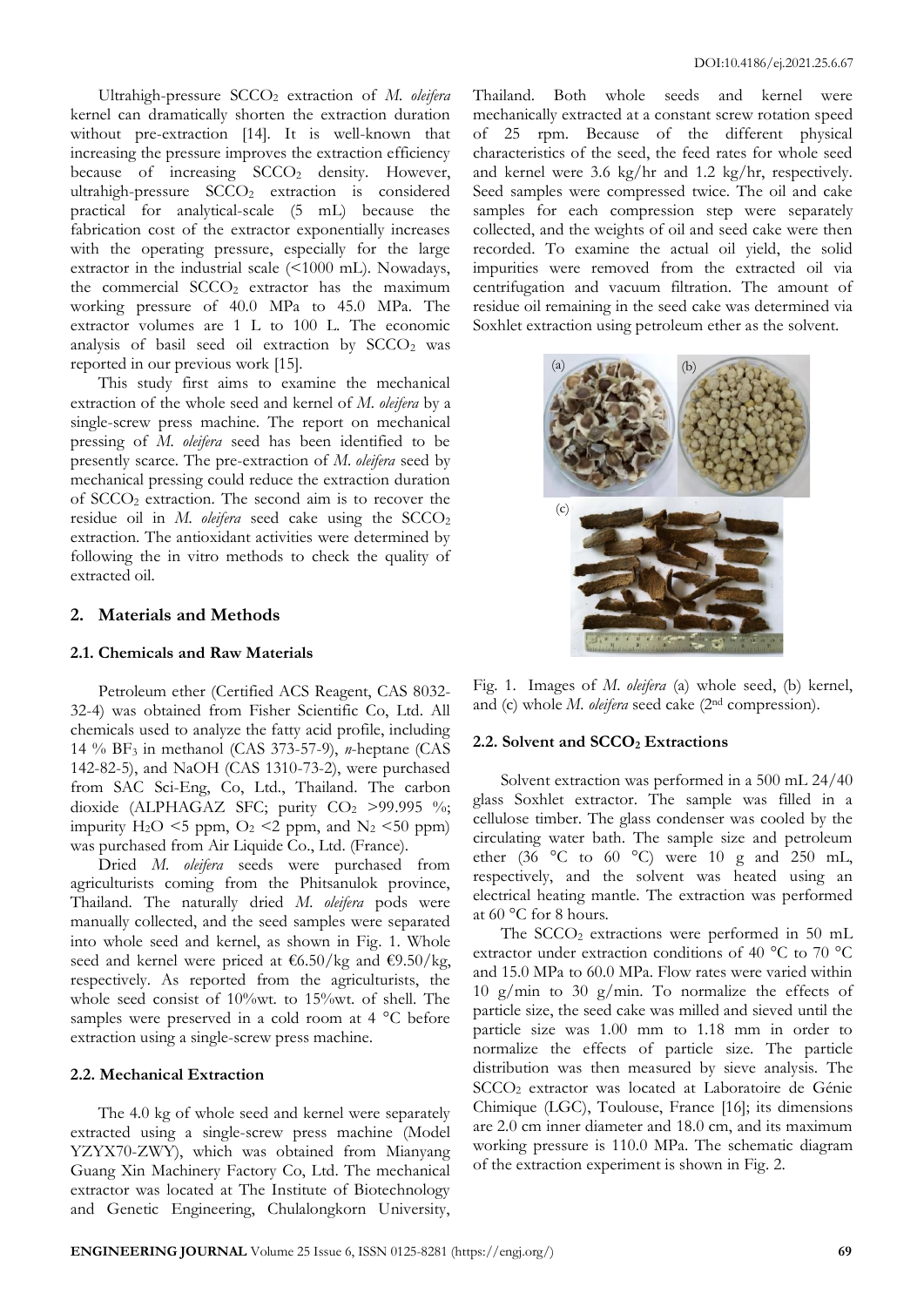

Fig. 2. Schematic of the overall experiment.

#### **2.4. Analytical Methods**

The extracted oil yield is determined as follows:

$$
\text{%Oil yield} = \frac{W_I}{W_2} \times 100 \tag{1}
$$

where  $W_1$  and  $W_2$  are the weights of the extracted oil and individual samples, respectively. The samples are whole seed, kernel, whole seed cake, and kernel cake.

The physicochemical characteristics, including moisture (Ca 2d-25) and lipid (Am 5-04) contents, and fatty acid profile (Ce 1k-09 and Ce 1h-05) of the extracted oil were analyzed using standardized AOCS methods [18, 19]. The total protein was estimated by the total nitrogen obtained from Kjeldahl's method. The antioxidant activities were determined by following the 2,2-diphenyl-1-picrylhydrazyl (DPPH) and nitric oxide (NO) *in vitro* methods [20, 21]. Finally, the α-tocopherol content was analyzed by HPLC using a published inhouse method [22]. Significant differences and mean values were analyzed using Duncan's multiple range test, and all statistical analyses were performed using IBM SPSS Statistics 22.

#### **3. Results and Discussion**

# **3.1. Solvent and Mechanical Extractions of Whole Seed and Kernel**

The oil contents obtained via the 8-h Soxhlet extraction using petroleum ether as the solvent were 25.39 %wt. and 37.92 %wt. on a dry basis for whole seed and kernel, respectively. The oil content in the kernel is almost similar to that reported previously [11, 13, 23–26]. The material balance for the mechanical extraction process is listed in Table 2.

The mechanical extraction of kernel was deemed unsuccessful by using. At the beginning of extraction, the kernels were cracked, but no oil content was observed.

When a higher pressure was applied, the kernels turned into the doughy paste and percolated through the barrel of the single-screw press machine. The large amount of weight loss of 44.75 % is shown in Table 2. Thus, the mechanical extraction of kernel is determined impracticable. Consequently, we did not undertake SCCO<sup>2</sup> extraction of kernel cake in this study.

Table 2. Material balance for the mechanical extraction process of whole seed and kernel.

| Property                                          | Whole<br>seed | Kernel |
|---------------------------------------------------|---------------|--------|
| Total feed weight (kg)                            | 4.000         | 4.000  |
| Cake weight $(1st compression, kg)$               | 3.420         | 1.940  |
| Raw oil weight (1 <sup>st</sup> compression, kg)  | 0.275         | 0.270  |
| Weight loss ( $1st$ compression, kg) <sup>a</sup> | 0.305         | 1.790  |
| Cake weight $(2nd compression, kg)$               | 2.875         | N/R    |
| Raw oil weight (2 <sup>nd</sup> compression, kg)  | 0.290         | N/R    |
| Weight loss $(2nd compression, kg)$ <sup>b</sup>  | 0.255         | N/R    |
| Total raw oil weight (kg)                         | 0.565         | N/R    |
| Total weight loss (kg) $\circ$                    | 0.560         | N/R    |
| %Raw oil yield                                    | 14.13         | N/R    |
| Purified oil weight (kg) d                        | 0.500         | N/R    |
| %Purified oil yield                               | 12.50         | N/R    |

N/R: not reported

<sup>a</sup> Weight loss (1st compression,  $kg$ ) = total feed weight (kg) − cake weight (1st comp., kg) − raw oil weight (1st comp., kg)

 $\frac{b}{c}$  Weight loss (2<sup>nd</sup> compression, kg) = cake weight (1st) comp., kg) − cake weight (2nd comp., kg) − raw oil weight (2nd comp., kg)

 $\epsilon$  Total weight loss = total feed weight (kg) – total cake weight (kg) − total raw oil weight (kg)

<sup>d</sup> Oil weight after centrifugation and filtration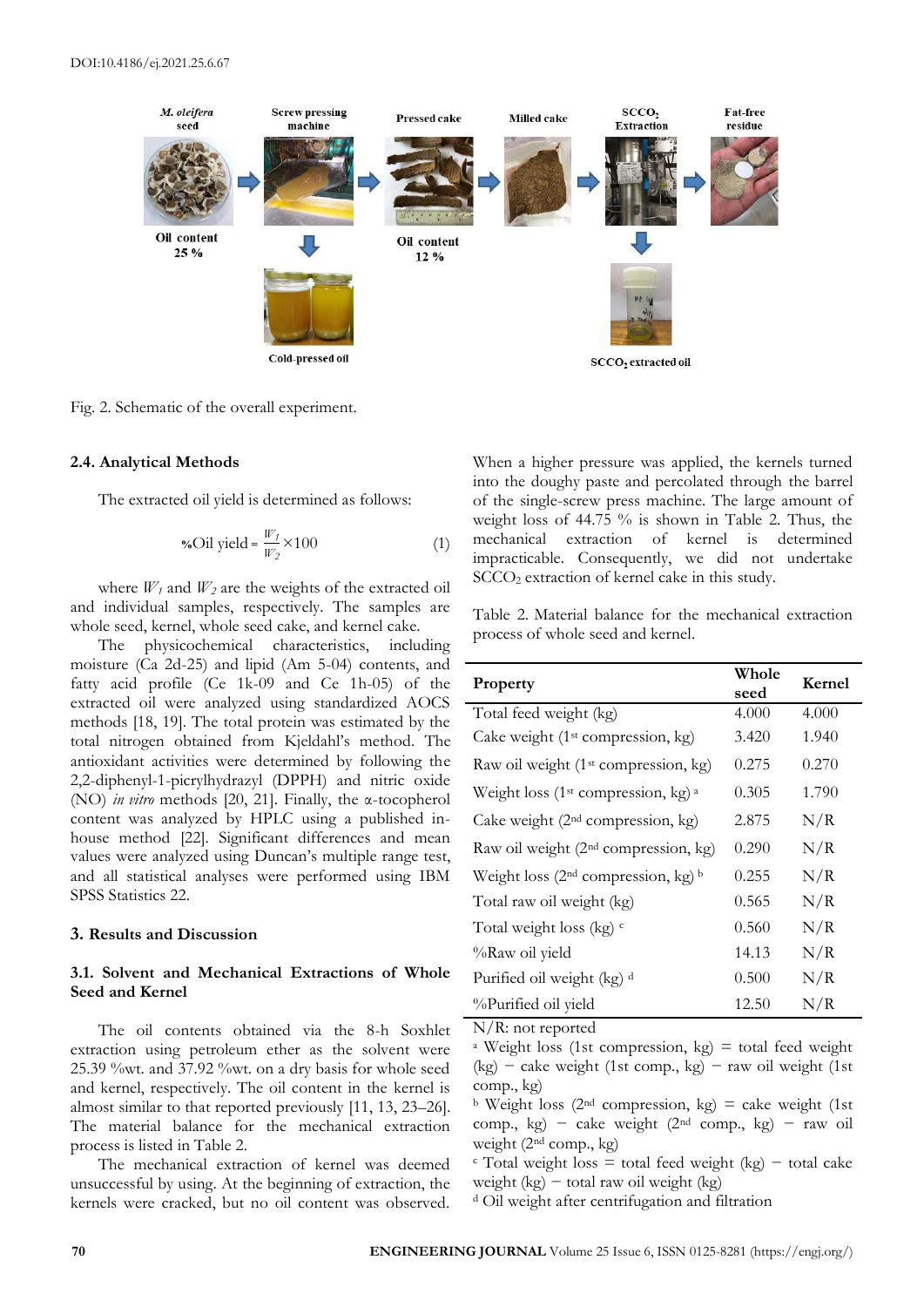For the mechanical extraction of oil seed, the seed shell has been identified to play an important role. The hardness of the shell provides the suitable friction force for the screw press process;4 the results are similar to those reported for linseed oil. After mechanical extraction, the whole seed turns into a fragile flake that can be easily milled. The size and shape of the flake were sporadic, as shown in Fig. 1(c). The average flake measured approximately  $10 \times 1.5$  cm<sup>2</sup>. Thus, a raw flake could not be directly placed into the lab-scale extractors. These raw flakes were milled and sieved to a particle size in the range of  $1.00$  mm to  $1.18$  mm before  $SCCO<sub>2</sub>$  was conducted as mentioned in Section 2.3.

Table 3 shows the moisture and lipid contents of whole seed, kernel, and whole seed cake. Whole seed contains slightly more moisture than kernel. After removing the seed shell, the oil content in the kernel increases to  $\sim$ 10 %wt. For the whole seed cake, the oil contents in the 1st and the 2nd compressions do not significantly differ. The mechanical press can extract 10 %wt. to 12 %wt. of the oil from the *M. oleifera* whole seed. The seed cake thus retains high oil content that could be extracted by  $SCCO<sub>2</sub>$  in a future study.

Table 3. Moisture and lipid contents of *M. oleifera* whole seed, kernel, and whole seed cake.

|                     |               |        |              | Whole seed cake          |
|---------------------|---------------|--------|--------------|--------------------------|
| Property            | Whole<br>seed | Kernel | 1st<br>comp. | 2 <sub>nd</sub><br>comp. |
| Moisture $(\%$ wt.) | 7.08          | 4.76   | 6.33         | 6.30                     |
| Lipid $(\%$ wt.)    | 25.39         | 36.12  | 15.62        | 13.14                    |

#### **3.3. SCCO<sup>2</sup> Extraction of M. oleifera Seed Cake**

Effect of temperature on the extraction yield has successfully investigated in our previous works [29-30]. The increasing temperature slightly improves the extraction yield, but the exceeding temperature reduces the oil yield. It was concluded that the optimal temperature for SCCO<sub>2</sub> extraction of *M. oleifera* oil at 30.0 MPa is 50 °C. Thus, the experiments were performed at higher pressure to explore the effect of pressure on the SCCO2 extraction of *M. oleifera* seed cake.

Effect of pressure on the extraction yield has been shown in Fig. 3. The results show that an increase in pressure considerably enhances the oil yield. At 60.0 MPa, the extraction curve reaches the diffusioncontrolled region within an hour. In contrast, the extraction curve is linear at 30.0 MPa.

To evaluate the solubility of *M. oleifera* oil in SCCO2, the solvent to feed  $(S/F)$  is defined as the  $CO<sub>2</sub>$  flow rate  $(g/\text{min})$  divided by the weight of the sample (g). The  $S/F$ ratio is one of the most important parameters for scaleup the extraction process. The solubility of vegetable oils in  $SCCO<sub>2</sub>$  can be estimated from the plot of percent oil yield versus CO<sub>2</sub> consumption per feed weight [28].



Fig. 3. Effects of pressure on %oil yield of  $SCCO<sub>2</sub>$ extraction at 50 °C, 15 MPa (⚫), 30.0 MPa (◼), 40.0 MPa  $(\triangle)$ , and 60.0 MPa  $(\times)$ .

Figure 4 shows the results of the experiments performed under 50 °C and 30 MPa in the various S/F ratios. The x- and y-axes are the percent oil yield and the  $CO<sub>2</sub>$  consumption (g) divided by the sample mass (g), respectively. To estimate the solubility of *M. oleifera* oil in SCCO<sup>2</sup> at 50 °C and 30.0 MPa, the sample weight was fixed at 25 g and the  $CO<sub>2</sub>$  flow rate was varied to obtain S/F ratios between 0.4 /min and 1.0 /min. The extraction curve divides into external mass transfer- and diffusion-controlled regimes due to the oil concentration in the sample.



Fig. 4. Percent oil yield as a function of  $CO<sub>2</sub>$ consumption divided by sample weight of  $SCCO<sub>2</sub>$ extraction at 50 °C and 30.0 MPa, (■)  $S/F = 0.4/min$  and (•)  $S/F = 1.0/min$ .

The oil yield linearly increases with S/F and then becomes constant around 8 % because the solubility of *M. oleifera* has been found to be unique under the same conditions. From the slope of the linear part in Fig. 4, the solubility of *M. oleifera* oil is 4.67 g oil/kg  $CO<sub>2</sub>$  at 50 °C and 30.0 MPa. It was reported that the solubility of *M. oleifera* oil in SCCO<sub>2</sub> is 3.68  $\pm$  0.03 g oil/kg CO<sub>2</sub> at 60 °C and 30.0 MPa [10]. The solubilities of *M. oleifera* are slightly difference because of many parameters such as the particle size and the sample matrix.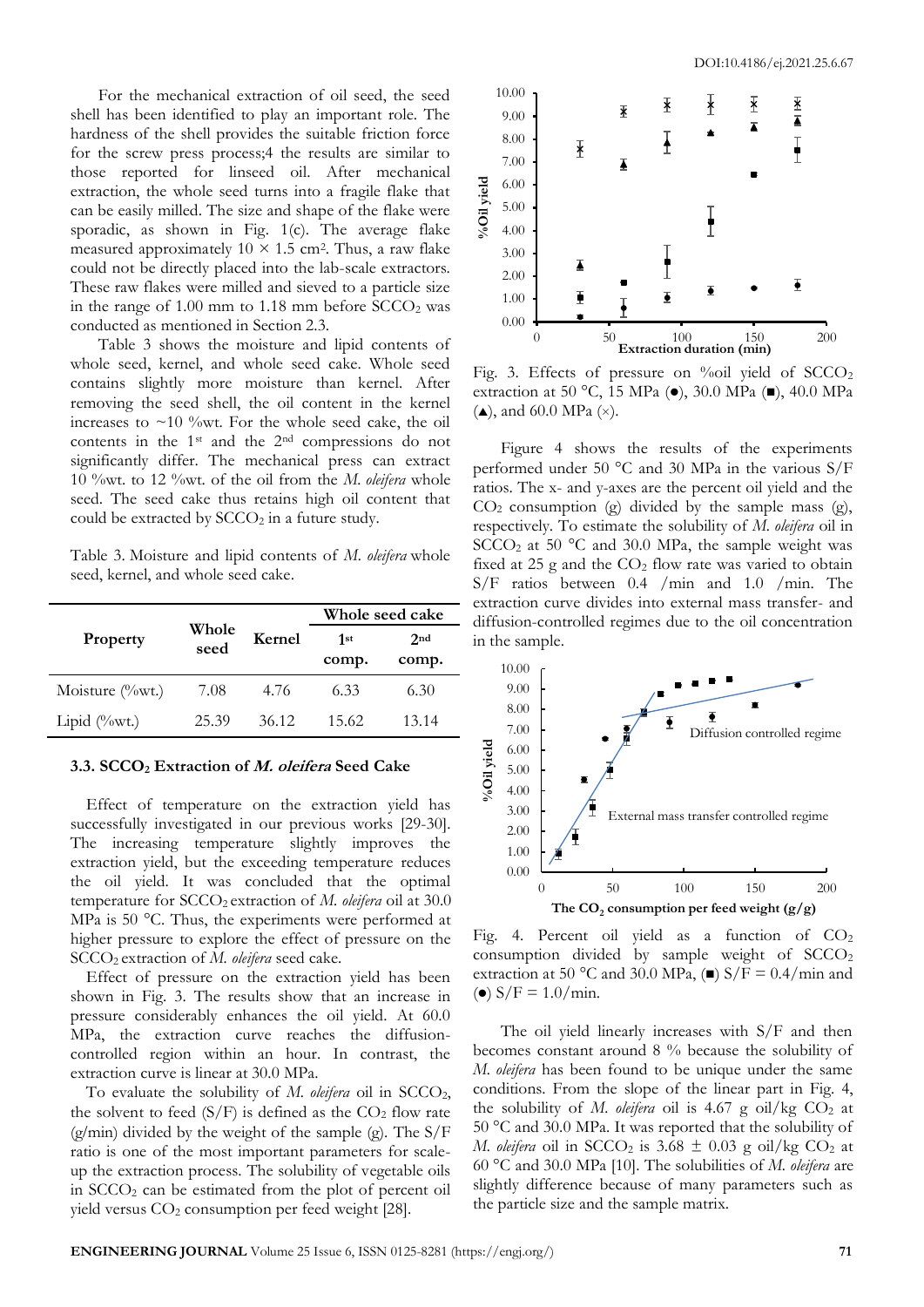As per Table 1, the %oil yield obtained from this work is determined to be threefold lower than that of the other works because the oil content in *M. oleifera* seed is observed to be reduced by the screw press machine. The extraction duration of this work was lowered as well. The aim to reduce mass transfer limitation during the  $SCCO<sub>2</sub>$ extraction process was attempted successfully. Increasing the pressure to 60.0 MPa was determined to improve the efficiency of SCCO<sup>2</sup> extraction process compared to the SCCO<sup>2</sup> extraction at 30.0 MPa. Further study on the

economic analysis of the  $SCCO<sub>2</sub>$  extraction at 30.0 MPa and 60.0 MPa should be conducted to evaluate the viability of production process.

## **3.4. Antioxidant activity of M. oleifera seed oil**

DPPH and NO activities, and α-tocopherol content of *M. oleifera* seed oil obtained from Soxhlet and SCCO<sub>2</sub> extractors are listed in Table 4.

Table 4. Percent inhibition and α-tocopherol content of *M. oleifera* oil obtained from seed cake under various conditions.

| Temperature        | <b>Pressure</b> | %Inhibition        |                    | α-tocopherol                   |                              |  |
|--------------------|-----------------|--------------------|--------------------|--------------------------------|------------------------------|--|
| (°C)               | (MPa)           | <b>DPPH</b>        | NO.                | (mg/kg oil)                    | %Oil yield                   |  |
| Soxhlet extraction |                 | 90.84 $\pm$ 0.09 a | $37.22 \pm 0.29$ c | $190.11 \pm 8.45$ <sup>e</sup> | $13.14 \pm 0.84$ h           |  |
| 50                 | 30              | $80.47 \pm 0.09$ b | $35.87 \pm 0.11$ d | $148.88 \pm 2.91$ f            | $9.45 \pm 0.44$ <sup>i</sup> |  |
| 50                 | 40              | $89.25 \pm 0.17$ a | $32.22 \pm 0.14$ e | $169.97 \pm 9.79$ g            | $9.81 + 1.22$                |  |
| 50                 | 60              | 88.94 $\pm$ 0.09 a | 35.11 $\pm$ 1.11 d | $171.88 \pm 6.03$ s            | $9.56 \pm 0.54$ <sup>i</sup> |  |

Significant difference between the values with different alphabets at the 5 % confidence level

The DPPH and NO activities of *M. oleifera* seed oil obtained from Soxhlet and mechanical extractions were higher than that of  $SCCO<sub>2</sub>$  extraction because petroleum ether could extract more compounds than  $SCCO<sub>2</sub>$  did. However, the trace amount of petroleum ether could contaminate in the extracted oil and interfere the activity testing. Although the %oil yield of Soxhlet extraction was significantly higher than that of  $SCCO<sub>2</sub>$  extraction, the extracted oil was not appropriate for food and pharmaceutical industries.

For the SCCO<sub>2</sub> extraction, the sample obtained from 30.0 MPa had the lowest DPPH activity that conformed with the α-tocopherol content. The samples extracted at 40.0 MPa and 60.0 MPa had insignificantly different in

terms of DPPH activity, α-tocopherol content, and %oil yield. Nonetheless, the %oil yield of the  $SCCO<sub>2</sub>$ extractions at 40.0 MPa and 60.0 MPa were 9.49% and 7.89%, respectively (Fig. 3).

The antioxidant activities are reportedly related to multiple bioactive compounds in the extracted oil, and not only to α-tocopherol. It was reported that other forms of tocopherol such as δ- and γ-tocopherol were found in cold-pressed and solvent-extracted *M. oleifera* seed oils [2]. The δ- and γ-tocopherol content in *Moringa* spp. reported in the literature was in the range of 3.55 mg/kg oil to  $108.01$  mg/kg oil and  $50.5$  mg/kg oil to 161.30 mg/kg oil, respectively [1].

Table 5. Fatty acid profiles of *M. oleifera* seed oil obtained under various conditions.

|        |                | Fatty acid $(\%w/w)$ |                   |                 |                  |                 |                 |                 |
|--------|----------------|----------------------|-------------------|-----------------|------------------|-----------------|-----------------|-----------------|
| Press. |                | C16:0                | C <sub>16:1</sub> | C18:0           | C18:1            | C20:0           | C20:1           | C22:0           |
| (MPa)  | Soxhlet        | $6.01 \pm 0.71$      | $0.93 \pm 0.07$   | $2.01 \pm 0.37$ | $81.59 \pm 0.43$ | $1.87 \pm 1.07$ | $3.52 \pm 0.47$ | $4.06 \pm 0.13$ |
| 30     | 50 °C          | $6.78 \pm 0.46$      | $0.98 \pm 0.84$   | $1.99 \pm 0.49$ | $82.92 \pm 1.79$ | $1.18 \pm 0.62$ | $1.86 \pm 0.60$ | $3.91 \pm 0.08$ |
| 40     | $50^{\circ}$ C | $7.24 \pm 0.25$      | $1.58 \pm 0.46$   | $2.11 \pm 0.36$ | $81.88 \pm 1.72$ | $2.54 \pm 0.11$ | $2.49 \pm 0.30$ | $2.55\pm0.56$   |
| 60     | 50 °C          | 7.66+1.09            | $1.96 \pm 0.31$   | $2.27 \pm 0.95$ | $82.71 \pm 1.07$ | $2.11 \pm 0.29$ | $3.57 \pm 0.93$ | $3.17 \pm 0.07$ |
|        | Overall mean   | 7.18 + 0.15          | $1.62 \pm 0.16$   | $2.09 \pm 0.16$ | $81.83 \pm 0.29$ | $1.97 \pm 0.17$ | $1.74 \pm 0.15$ | $3.75 \pm 0.18$ |

#### **3.5. Fatty Acid Profiles of M. oleifera Seed Oil**

Table 5 shows the fatty acid profiles of extracted oil seed. The major fatty acid, >80 %wt. was oleic acid (C18:1), was similar to the previous literatures [1, 2, 12, 13]. In this study, extraction pressure and temperature have somewhat affected the fatty acid profiles of *M. oleifera* seed oil. The fatty acid compositions were not

significantly different from the overall mean and the averaged value of all experiments at 95 % confidence interval. However, increasing the pressure enhanced the extraction of unsaturated fatty acids [12, 13]. The fatty acid profiles of *M. oleifera* seed oil obtained from Soxhlet and SCCO<sub>2</sub> extractions were similar.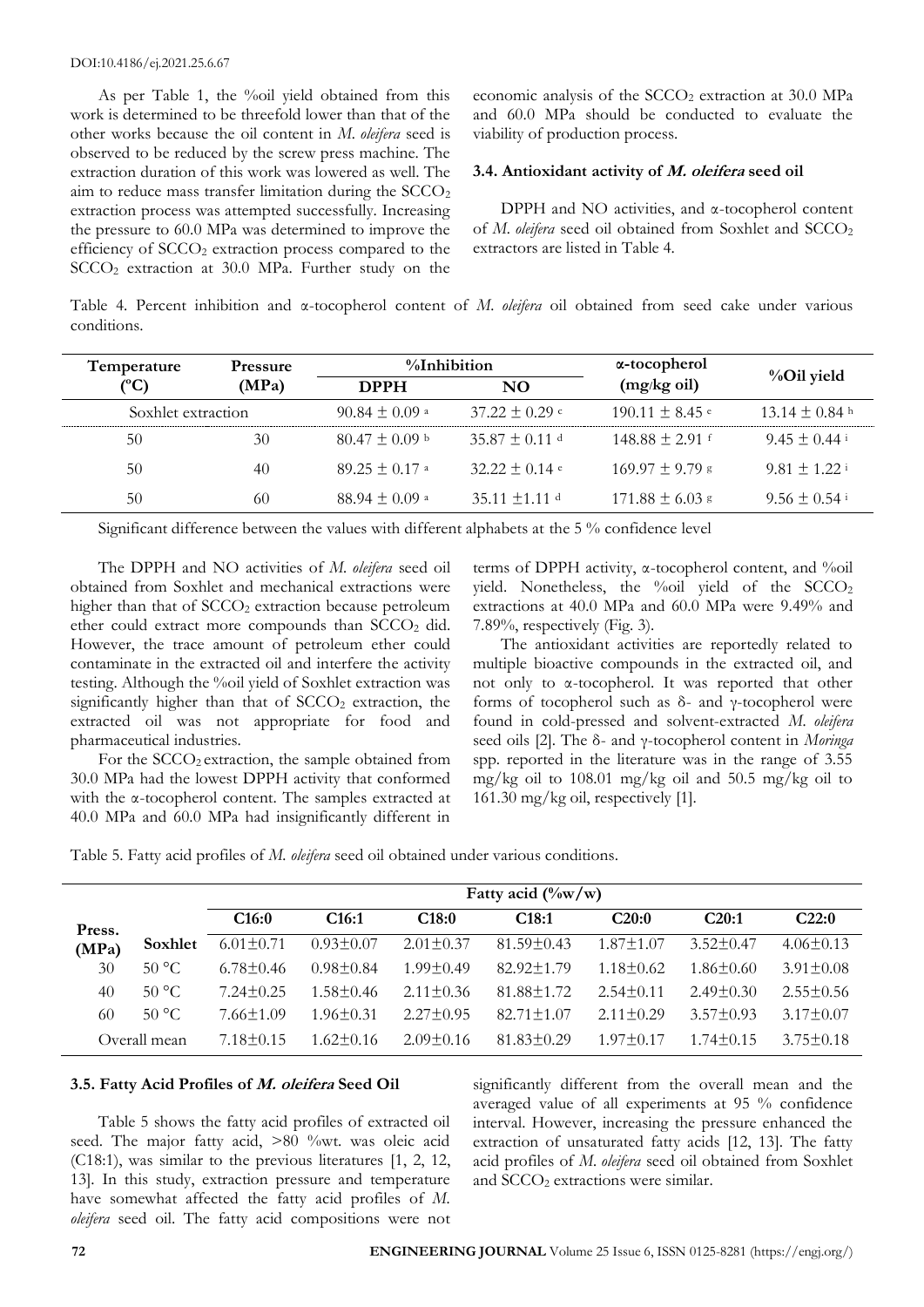## **4. Conclusion**

SCCO<sup>2</sup> extraction of *M. oleifera* seed cake was successfully performed herein. Approximately 90 %wt. of oil content in the seed cake could be removed at 30.0 MPa and 50 °C, and after an extraction time of 200 min. When the extraction was performed at 60.0 MPa and 50 °C, the extraction time was reduced to 100 min. The oil-free seed has been determined to have high protein content up to 25%wt. that would be useful as feedstock to produce protein hydrolysate.

# **Acknowledgement**

This research was supported by the Office of International Affairs and Global Network, Chulalongkorn University. The authors would like to thank Mr. Rosauro Ovalle Banuelos for repeating the experiments at Laboratoire de Génie Chimique, Université de Toulouse, France.

# **References**

- [1] M. M. Özcan, "*Moringa* spp: Composition and bioactive properties," *S. Afr. J. Bot.*, vol. 129, pp. 25-31, 2020.
- [2] A. Leone, A. Spada, A. Battezzati, A. Schiraldi, J. Aristil, and S. Bertoli, "*Moringa oleifera* seeds and oil: Characteristics and uses for human health," *Int. J. Mol. Sci.*, vol. 17, no. 12, pp. 2141-2155, 2016.
- [3] S. J. Stohs and M. J. Hartman, "Review of the safety and efficacy of *Moringa oleifera*," *Phytother. Res.*, vol. 29, no. 6, pp. 796-804, 2015.
- [4] R. Savoire, J. L. Lanoiselle, and E. Vorobiev, "Mechanical continuous oil expression from oilseeds: A review," *Food Bioprocess. Tech.,* vol. 6, no. 1, pp. 1-16, 2013.
- [5] S. Lalas and J. Tsaknis, "Characterization of Moringa oleifera seed oil variety Periyakulam 1," *J. Food Compos. Anal.*, vol. 15, no. 1, pp. 65-77, 2002.
- [6] B. S. Ogunsina, T. N. Indira, A. S. Bhatnagar, C. Radha, S. Debnath, and A. G. Gopala Krishna, "Quality characteristics and stability of Moringa oleifera seed oil of Indian origin," *J. Food Sci. Technol.*, vol. 51, no. 3, pp. 503-10, 2013.
- [7] D. L. Villasenor-Basulto, P. D. Astudillo-Sanchez, J. del Real-Olvera, and E. R. Bandala, "Wastewater treatment using *Moringa oleifera* Lam seeds: A review," *J. Water Process. Eng.*, vol. 23, pp. 151-164, 2018.
- [8] S. El-Naggar, G. A. E. Abou-Ward, M. A. E. Tawila, S. M. Gad, and A. M. Ali, "Impact of incorporating *Moringa oleifera* seed cake as protein source in growing lambs ration," *Int. J. Agric. Eng.*, vol. 2017, pp. 289-292, 2017.
- [9] B. Yuangsoi, R. Klahan, and S. Charoenwattanasak, "Partial replacement of protein in soybean meal by moringa seed cake (*Moringa oleifera*) in bocourti's catfish (*Pangasius bocourti*). *SJST*, vol. 36, no. 2, pp. 125-135, 2014.
- [10] S. W. Zhao and D. K. Zhang, "A parametric study of supercritical carbon dioxide extraction of oil from *Moringa oleifera* seeds using a response surface methodology," *Sep. Purif. Technol.*, vol. 113, pp. 9-17, 2013.
- [11] H. N. Nguyen, P. A. D. Gaspillo, J. B. Maridable, R. M. Malaluan, H. Hinode, C. Salim, and H. K. P.Huynh, "Extraction of oil from *Moringa oleifera* kernels using supercritical carbon dioxide with ethanol for pretreatment: Optimization of the extraction process," *Chem. Eng. Process.* vol. 50, no. 11-12, pp. 1207-1213, 2011.
- [12] K. Ruttarattanamongkol and A. Petrasch, "Oxidative susceptibility and thermal properties of *Moringa Oliefera* seed oil obtained by pilot-scale subcritical and supercritical carbon dioxide extraction," *J. Food Process Eng.*, vol. 39, no. 3, pp. 226-236, 2016.
- [13] K. Ruttarattanamongkol, S. Siebenhandl-Ehn, M. Schreiner, and A. M. Petrasch, "Pilot-scale supercritical carbon dioxide extraction, physicochemical properties and profile characterization of *Moringa oleifera* seed oil in comparison with conventional extraction methods," *Ind. Crop. Prod.*, vol. 58, pp. 68-77, 2014.
- [14] Y. N. Belo, S. Al-Hamimi, L. Chimuka, and C. Turner, "Ultrahigh-pressure supercritical fluid extraction and chromatography of *Moringa oleifera* and *Moringa peregrina* seed lipids," *Anal. Bioanal. Chem*., vol. 411, pp. 3685-3693, 2019.
- [15] W. Sakdasri, S. Ngamprasertsith, S. Sooksai, S. Noitang, W. Sukaead, and R. Sawangkeaw, "Defatted fiber produced from lemon Basil (*Ocimum citriodorum* Vis.) seed with supercritical CO2: Economic analysis," *Ind. Crop. Prod.*, vol. 135, pp. 188-195, 2019.
- [16] S. Ngamprasertsith, J. Menwa, and R. Sawangkeaw, "Caryophyllene oxide extraction from lemon basil (*Ocimum citriodorum* Vis.) straw by hydrodistillation and supercritical CO2," *J. Supercrit. Fluid*., vol. 138, pp. 1-6, 2018.
- [17] S. Obeid, N. Beaufils, S. Camy, H. Takache, A. Ismail, and P. Y. Pontalier, "Supercritical carbon dioxide extraction and fractionation of lipids from freeze-dried microalgae *Nannochloropsis oculata* and *Chlorella vulgaris*," *Algal. Res.*, vol. 34, pp. 49-56, 2018.
- [18] S. M. Abdulkarim, K. Long, O. M. Lai, S. K. S. Muhammad, and H. M. Ghazali, "Some physicochemical properties of *Moringa oleifera* seed oil extracted using solvent and aqueous enzymatic methods," *Food Chem.*, vol. 93, no. 2, pp. 253-263, 2005.
- [19] P. R. Bhutada, A. J. Jadhav, D. V. Pinjari, P. R. Nemade, and R. D. Jain, "Solvent assisted extraction of oil from *Moringa oleifera* Lam. Seeds," *Ind. Crop. Prod.* vol. 82, pp. 74-80, 2016.
- [20] M. N. Alam, N. J. Bristi, and M. Rafiquzzaman, "Review on in vivo and in vitro methods evaluation